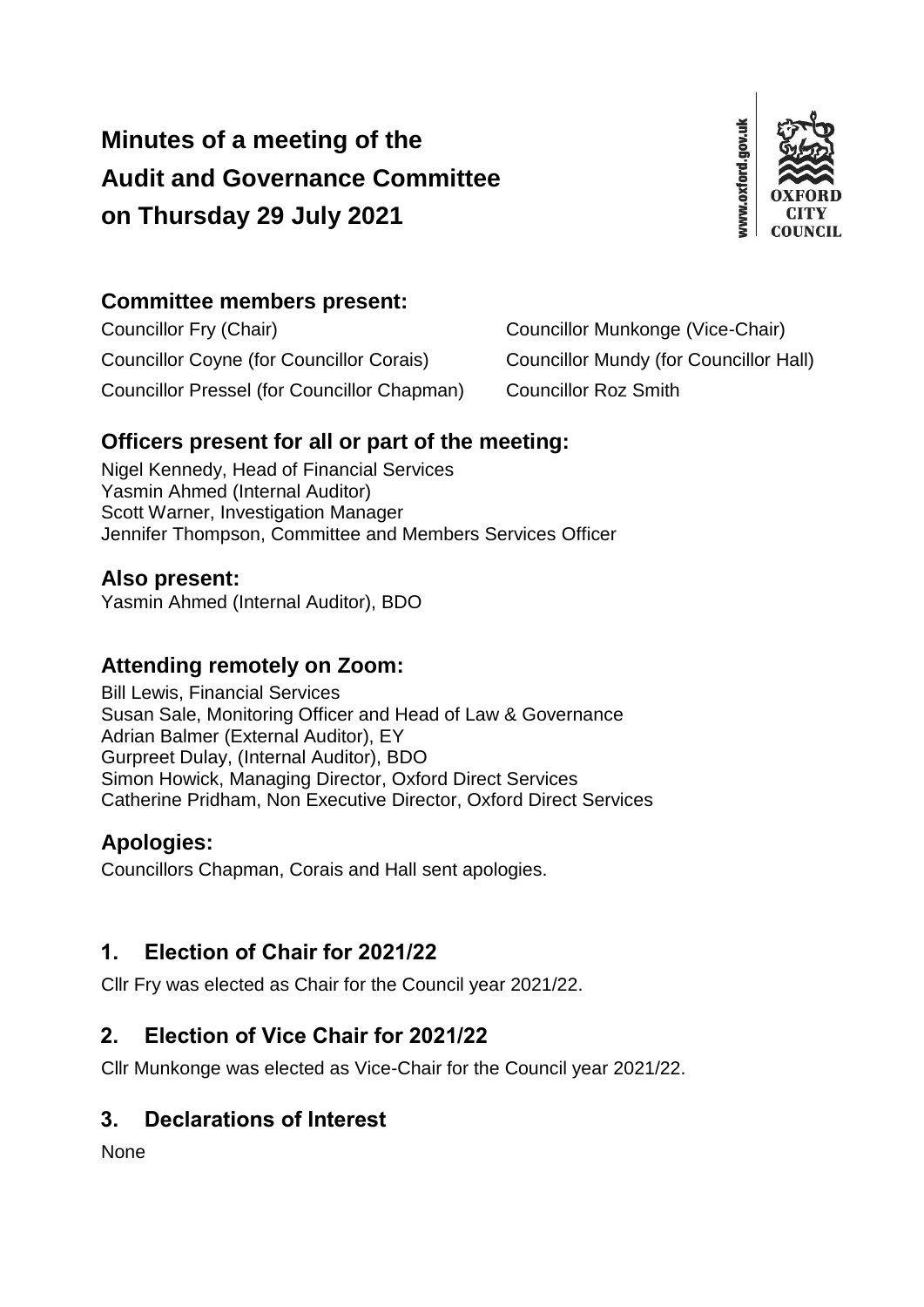# **4. Investigation Team Annual Report 2020-2021**

The Committee considered a report from the Head of Financial Services setting out the activity and performance of the Counter Fraud Team for the fiscal year 1 April 2020 to 31 March 2021.

Scott Warner, Counter-Fraud Manager, introduced the report and answered questions from the Committee, explaining the changes to the team's work and results due to effects of the Covid pandemic. Income from commercial contracts covered the associated costs. He considered that targets were achievable, although the past year had proved challenging and achievements in some areas (eg social housing property recovery) could be variable.

He explained the work carried out both to encourage genuine applications and to prevent fraudulent applications for the different Covid-related business support grants, and processes to effectively verify and assess applications.

The annual fraud conference, held online, had proved highly successful but would revert if possible to an in-person event as this provided increased benefits for exhibitors and delegates, although at the expense of ease of attendance.

The Committee resolved to exclude the press and public in order to discuss the policy and practical implications arising from the specific investigations outlined in the confidential appendix. When discussion had concluded, the Committee resolved to reopen the meeting to the press and public.

#### **The Committee agreed to note the report.**

## **5. Risk Management - Quarter 4 2020/21 and Quarter 1 2021/22 ending 30-6-2021**

The Committee considered a report from the Head of Financial Services setting out the corporate and service risks as at 31 March & 30 June 2021.

The Committee asked questions and noted:

- Service areas defined their own risks with corporate oversight from the Council's risk management group.
- The risk to the delivery of planned capital projects if adequate long-term resources for project management could not be secured, and the funding options available.
- The adverse impact if economic development and city centre management objectives could not be delivered because long term funding could not be secured through budget bids or grants.
- Measures to reduce risks in the Regeneration & Economy area, such as training, sourcing specific skills, and improving skills.

#### **The Committee agreed to note the report and the quarterly risk registers.**

## **6. Internal Audit: Progress Report July 21**

The Committee considered the report on progress against the Internal Audit plan and discussed and noted the recommendations.

Yasmin Ahmed and Gurpreet Dulay, the Internal Auditors, introduced the report and explained in answer to questions about the sector update from the Committee: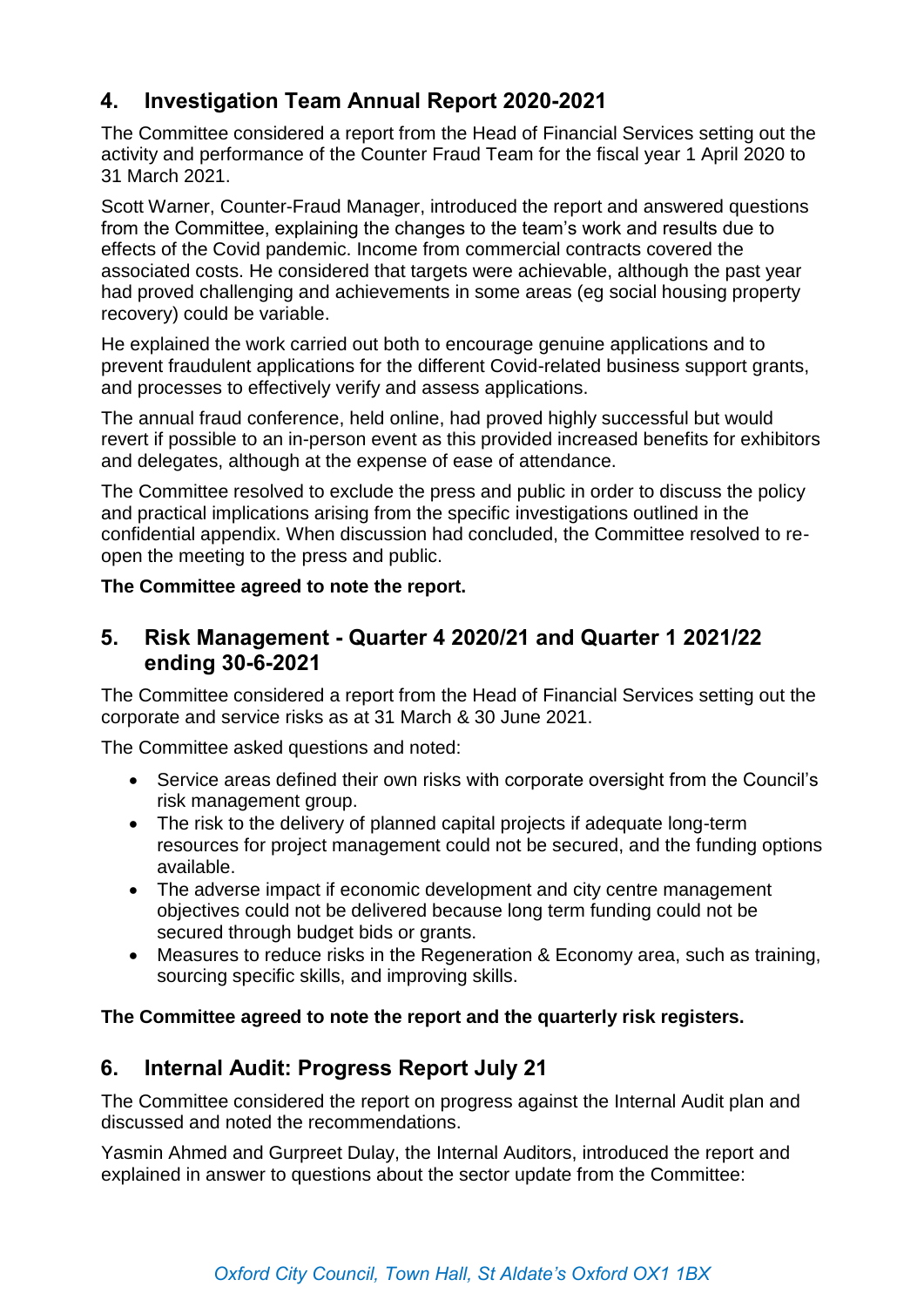- On checklists to assess inter-council lending proposals, the auditors' advice is that lending to councils with substantial financial issues (likely to or having had to issue a S114 notice) is inadvisable, but individual councils could take their own view on the risks case by case.
- The further delay of the Fair Funding Review was potentially advantageous for this council, but unwelcome news for those who may have benefited from the changes.
- Shortening the business rates valuation period added to the workload of the Valuation Office, and to the uncertainty for the Council's income and for businesses. The shorter deadline applied to lodging the appeal, not to the outcome: deadlines for resolution were unclear but currently there was a substantial backlog with some 10 year old appeals were still unresolved.
- The Council's companies were responsible for filing their documents with Companies House. The finance team filed accounts for the housing company group and Oxford Direct Services (OXWED filed their own) and the Company Secretary was responsible for other filings. The annual external audit should confirm that these were in order.

#### **The Committee agreed to note the report.**

## **7. Internal Audit Annual Plan 2021-24**

The Committee considered the Internal Audit Plan for 2021-2024. The Internal Auditors introduced the Plan and answered questions from the Committee.

The Committee noted that the auditors had implemented remote review processes over the past year: these were not as easy as face-to-face working but were working successfully. Reviews of Accounts Receivable and Accounts Payable processes happened every 2<sup>nd</sup> year.

The Committee noted that the Housing Rents Audit (Q3) would cover both the installation of the QL Areon IT system and its operation, and asked for a 'lessons learned' review to be scoped and included. They asked the auditors and Head of Finance to consider carrying out a review of ICT project management.

**The Committee agreed to note and approve the Internal Audit Plan subject to including in this financial year a 'lessons learned' report on the implementation of the QL Areon Housing IT system.**

## **8. Internal Audit Annual Report 2020-21**

The Committee considered the Internal Audit Annual Report for 2020-2021. The Internal Auditors introduced the report and answered questions from the Committee.

The Committee noted that for the Corporate Performance element, the auditors held a workshop on developing an updated set of key performance indicators for each service area and were drawing together a set of corporate and service area performance indicators for use this year.

#### **The Committee agreed to note the Annual Report.**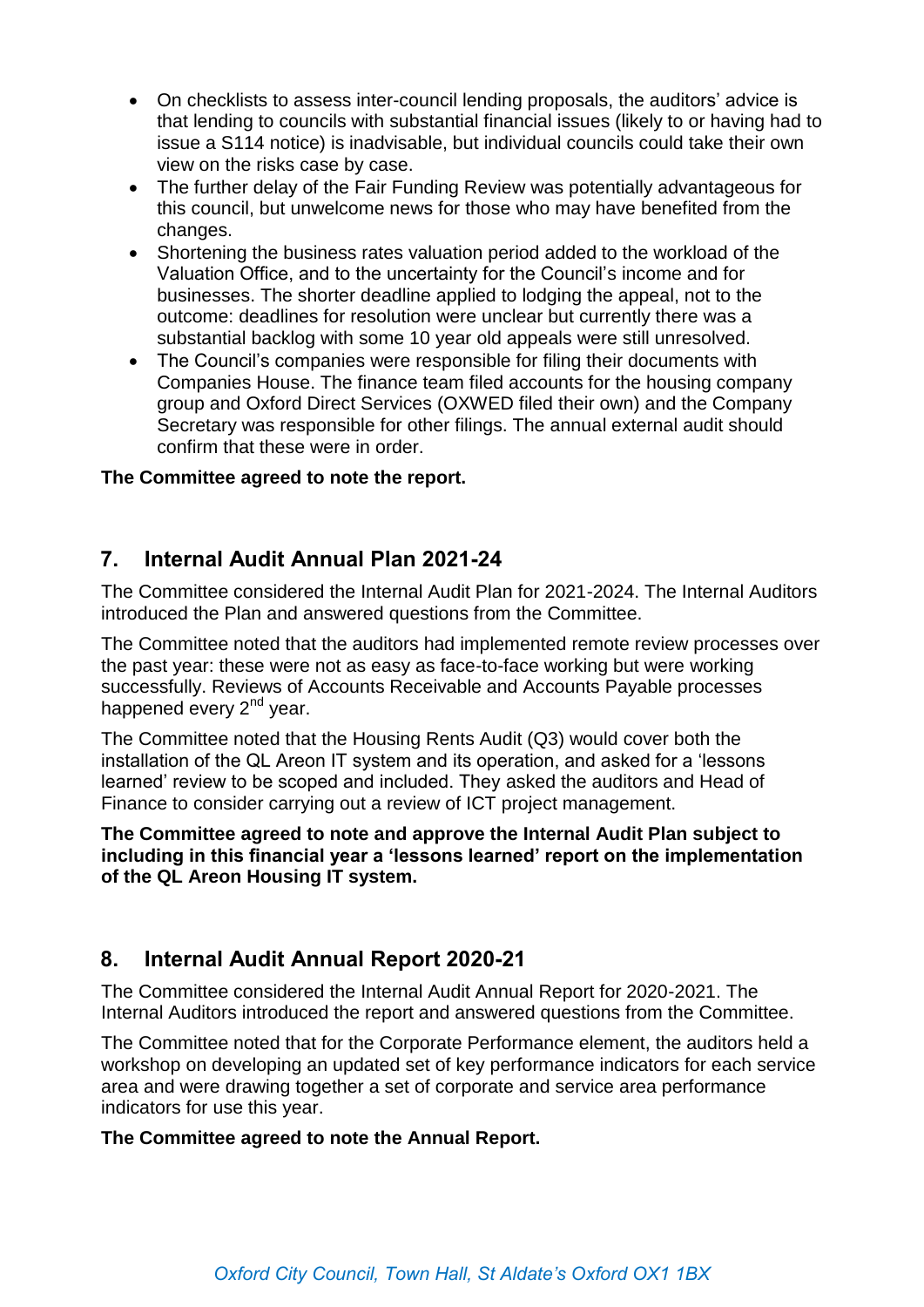# **9. Internal Audit Follow Up Report July 2021**

The Committee considered the report on progress on implementing Internal Audit recommendations, and noted where implementation was either completed or in progress.

The Internal Auditors introduced the report and in answer to questions from the Committee explained:

- Robust follow up processes ensured that recommendations and actions were completed in time. If this was not possible, usually because of workload or interrelated systems impacting on delivery, new completion dates were agreed between the auditors and the actions' owners.
- The procurement strategy was due for a full review in 2022, two years after the last full refresh. A minor review/ refinement of the strategy would take place this financial year.

#### **The Committee agreed to note the report.**

# **10. Internal Audit Follow Up Report (Companies Oversight)**

The Committee considered the report on progress on implementing Internal Audit recommendations arising from their Companies Oversight report, and noted where implementation of the recommendations was either completed, or in progress and due to be reported at the October meeting.

As part of completion of the  $5<sup>th</sup>$  recommendation, a comprehensive verbal report on the audit opinion issued to Oxford Direct Services (ODS) was given by Simon Howick , MD, and Catherine Pridham, Non-Executive Director and Chair of the ODS Audit Committee.

They gave a thorough overview of the internal audit work carried out by BDO for the company and the work of the audit committee in ensuring systems of control and risk mitigation were in place. ODS had implemented the internal audit recommendations, apart from those relating to the newly operational QL system. The audit committee had agreed a set of processes and policies to ensure robust internal controls were in place. The Audit Committee could provide assurance that ODS had implemented these and appropriate controls were in place.

On the implementation of the report's 4<sup>th</sup> recommendation, Simon Howick confirmed that ODS were aware of the need to demonstrate value for money for the council, and worked hard to achieve this. There was no specific policy requiring sub-contracted work to be placed locally but ODS's procurement strategy mirrored the Council's and thus included the objective of using local firms.

**The Committee agreed to note the Internal Audit report and the verbal report on the audit opinion issued to Oxford Direct Services.**